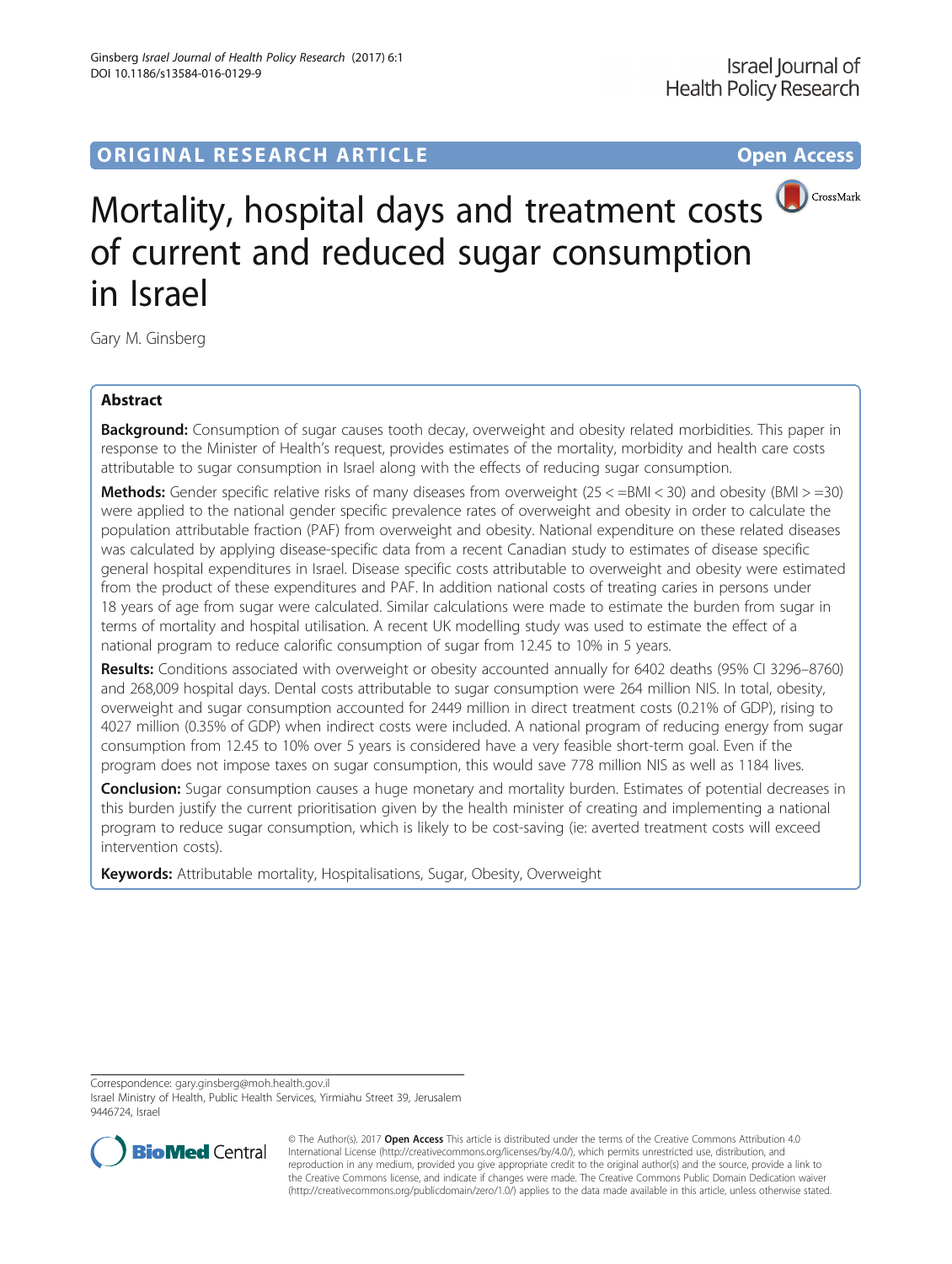## Background

The increasing prevalence of obesity, which has more than doubled since 1980 [\[1](#page-9-0)] is an important public health problem that contributes to excess morbidity and, to a lesser degree, increased mortality [[2\]](#page-9-0). In 2000, the World Health Organization (WHO) attributed 7–25% of total health care costs worldwide [\[2](#page-9-0)] to obesity. In 2014, worldwide, there were over 1.9 billion overweight  $(25 = **Body Mass**)$ Index [BMI] < 30) in addition to more than 600 million obese adults (BMI  $\geq$  30). Elevated BMI is associated with a higher risk of many non-communicable diseases [\[1](#page-9-0)].

Overweight and obesity, as well as their related noncommunicable diseases, are largely preventable. It is acknowledged that there exists a multiplicity of measures to prevent overweight or obesity such as encouraging physical activity [\[3](#page-9-0)], reducing alcohol intake [\[4\]](#page-9-0) and reducing daytime napping [\[5](#page-9-0)]. However, the fundamental cause of overweight and obesity is an energy imbalance between calories consumed and calories expended.

At the individual level, people can

- a) Limit their energy intake from total fats and sugars  $[1]$  $[1]$ ;
- b) Increase their consumption of fruit, vegetables, legumes, whole grains and nuts [\[1\]](#page-9-0)
- c) Engage in regular physical activity [[1](#page-9-0), [3](#page-9-0)].

Individual responsibility can only have its full effect where people have access to a healthy lifestyle. Therefore, at the societal level it is important to undertake policies that support individuals to engage in regular physical activity and make healthier dietary choices [[1\]](#page-9-0).

Consuming too much sugar and too many foods and drinks high in sugar content, causes not only tooth decay [\[6](#page-9-0)] but also weight gain [[7](#page-9-0)] leading to subsequent overweight and obesity related morbidities. A recent report from the United Kingdom (UK) [[8\]](#page-9-0) proposed the following multifaceted approach in order to decrease calorific consumption from sugars.

- a) A gradual reduction of sugar content in everyday food and drink products, combined with reductions in portion size.
- b) Price increases of a minimum of 10–20% on high sugar products through the use of a tax or levy such as on full sugar soft drinks [\[9](#page-9-0)].
- c) Reduction in price promotions in all retail outlets including supermarkets, stores, restaurants and takeaways.
- d) Reduction in advertisements for high sugar food and drink products to children and adults.
- e) Implementation of public sector catering standards to ensure provision and sale of healthier food and drinks in hospitals, leisure centers etc.

f) Encourage health promotion by providing practical steps to help individuals lower their own and their families' sugar intake.

Just as in other developed and developing countries, Israelis are not immune from being overweight or obese and their related morbidities [[10\]](#page-9-0).

This paper is a response to the request of the Minister of Health, to provide an estimate as to the potential reduction in mortality, morbidity and health care costs if a national program (containing many elements similar to that proposed in the UK [[8\]](#page-9-0)), but with the addition of labelling of products with high sugar content [[11](#page-9-0)], to reduce calorific intake from sugar consumption is adopted and implemented in Israel.

# Methods

## Prevalence

Estimates of the gender, religion (Jews and non-Jews) and age-specific (20–64, 65+) measured prevalence rates of overweight and obesity in Israel in 2016, were based on extrapolations and interpolations of data from a number of national surveys on self-reported [[12](#page-9-0)–[14](#page-9-0)] and measured [\[15](#page-9-0), [16\]](#page-9-0) rates of overweight and obesity.

## Relative risks

Cause and gender-specific data on relative risks (along with 95% Confidence Intervals) for 16 diagnoses were obtained from a Canadian cost of illness study based on meta-analyses [\[17\]](#page-9-0) and from a more recent metaanalyses for type II diabetes [\[18\]](#page-9-0), non-alcoholic fatty liver disease [[19](#page-9-0)] and gout [[20\]](#page-9-0), the latter two diagnosis specific risks being based on average BMI levels of 27.3 and 33.6 in Israeli overweight and obese persons respectively [\[21](#page-9-0)].

#### Population attributable fraction (PAF)

The gender and diagnosis specific PAF, were calculated, for both the prevalence of overweight and obesity in turn using the following standard formula:-

$$
PAF = \frac{prevalence \times (RR - 1)}{[prevalence \times (RR - 1) + 1]}
$$

The resultant PAF were then aggregated across genders and combined for overweight and obesity in order to arrive at a composite diagnosis specific PAF.

#### Hospital expenditures

Age, gender and cause specific data on days hospitalization in general hospitals for persons over 20 in 2016 were estimated by applying the average age, gender and cause specific hospitalization rates in persons aged 20+ from 2010 to 2013 (Personal communication, Tziona Haklaii and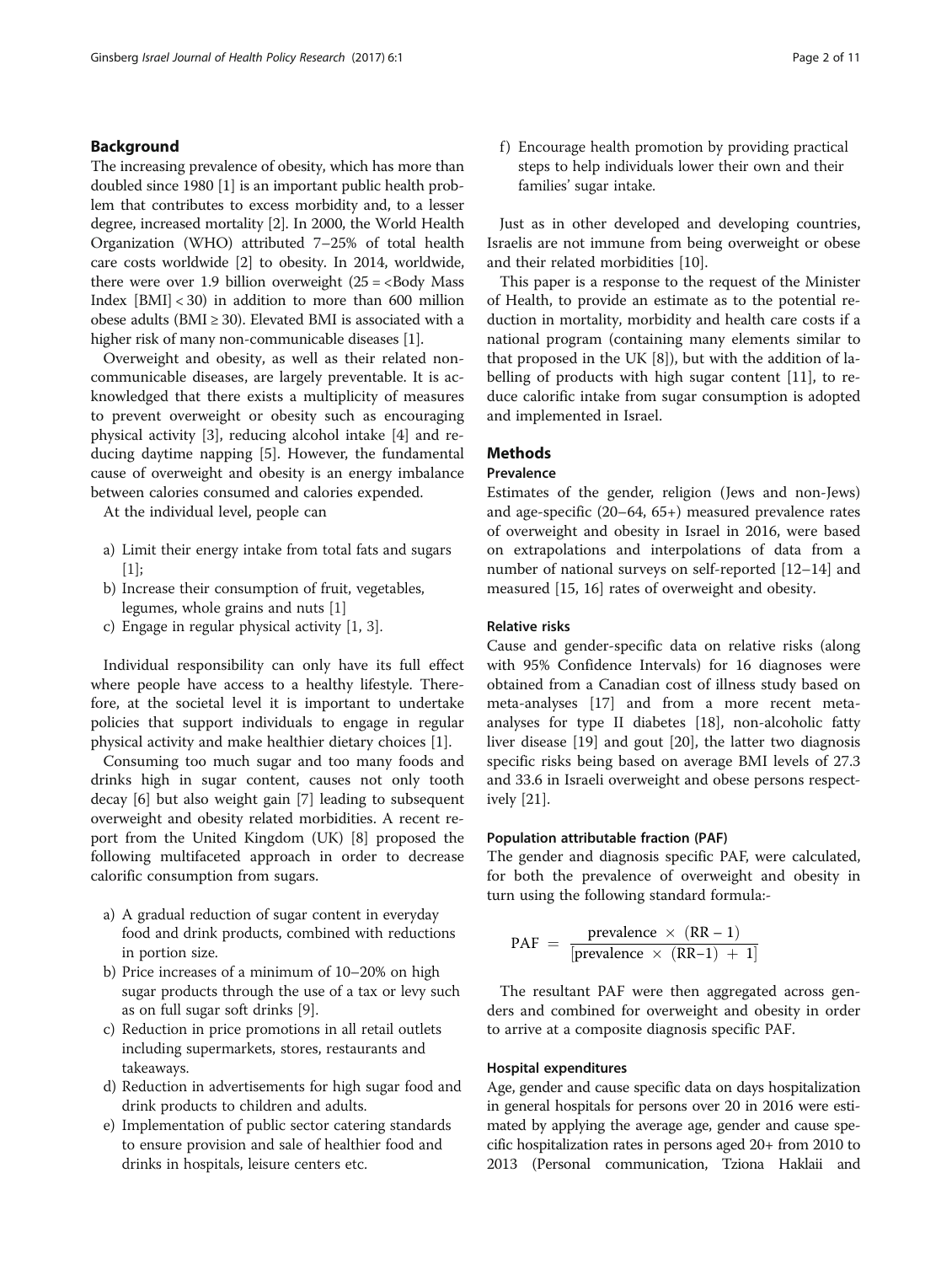Nehama Goldberger of the Health Ministry's Information Division) to the age and gender specific population data for 2016, which in turn was based on extrapolations of data from 2013 to 2015 [\[22](#page-9-0)–[24\]](#page-10-0). Total general hospital costs for diseases associated with overweight and obesity were calculated by multiplying the disease specific utilisation data by the per day costs (2127–2613 NIS) associated with their respective departments [\[25\]](#page-10-0) and the disease specific utilization of intensive care units costing around 5852 NIS per day [[26](#page-10-0)]. The resultant figure was then multiplied by a factor of 1.33 [\[23](#page-10-0)] to take into account utilisation of geriatric hospitals, rehabilitation and convalescent facilities as well as associated research costs (which are an integral part of providing quality medical care in hospitals).

## Direct health expenditures

Cause specific costs of out of hospital pharmaceutical use and other services (eg; ambulatory, emergency room, out- patient visits etc.) were estimated by applying cost ratios from a Canadian study [\[17](#page-9-0)] to the Israeli based hospital expenditures

Total Direct Costs  $=$ Hospital Costs  $+$  Out of Hospital Pharmaceutical Costs + Other service Costs

#### Productivity losses and other indirect costs

Estimates of indirect costs included mainly productivity losses, due to increased absenteeism and presenteeism (i.e. workers coming in to work, but with impaired productivity due to their health condition), in addition to informal carers costs and transport costs. Imputed human capital costs from premature mortality were excluded as these are in effect "virtual" costs, but frictional employment costs (i.e.; retraining substitute workers to replace the deceased worker) were included. Estimates of the ratio of indirect costs relative to health service costs were based on international published literature [\[17](#page-9-0), [27](#page-10-0)–[41\]](#page-10-0), where information was available that enabled distinction between human capital valuations of mortality and other indirect costs. This ratio was then multiplied by the calculated direct health services costs in order to provide cause specific estimates for indirect costs resulting from overweight and obesity. Since categorizations of indirect costs are not always homogeneous, we used a sensitivity analysis based on the semi-interquartile range for confidence limits around our median estimate.

 $Total Social Costs = Direct Health Expenditures$ 

- þ Productivity Losses
- þ Care Costs
- + Transport Costs.

The disease-specific product of these expenditures and PAF estimated the various cost of these diseases.

### Dental fillings

Israelis consume on average 22.9 kg per capita (62.7 g. per day) of sugar annually [[23\]](#page-10-0), this provides 12.45% of all calorific intake in Israel [[23](#page-10-0)] similar to the figure of 12.06% in the UK [\[7](#page-9-0)]. A cross-section of international data [\[42\]](#page-10-0), enabled the calculation of the prevalence of caries attributable to sugar, based on regression coefficient slopes of 0.02 (intercept of no sugar consumption estimates 2.13 caries) in milk teeth (in persons aged 6.5 years old) and 0.04 (intercept of 0.06) caries per gm. per person per day in adult teeth (in persons aged 12.5 years old), This figure was then divided by the amount of sugar consumed by the two groups in order to estimate the annual caries incidence per exposed tooth year attributable to sugar consumption and other causes in Israel. In keeping with guidelines from the UK, we only included the impact of sugar consumption and changes in the incidence of dental caries in children and young adults (under 18 years of age), because the development of dental caries depends on life-long exposure to risk factors [\[43](#page-10-0)].

The following formula was used for milk and adult teeth in turn, aggregated up to 18 years old:-

Incidence of caries  $=$  Incidence per tooth year  $\times$  number of tooth years in population  $\times$  (100% – % decrease due to fluoridation)

Assuming fluoride in the water supply reduces caries by 35.5% (95% CI 25.7–45.3%) in milk teeth and 26.4% (95% CI 16.4–36.6%) in adult teeth [\[44\]](#page-10-0).

#### Cost of fillings

Cost of fillings were based on sick fund specific costs (ranging from 162 to 193 NIS for a single surface and 253–596 NIS for multiple surfaces) in proportion to their membership [\[45](#page-10-0)] and private dental costs (150–600 NIS), assuming 40% were carried out by independent private dentists.

## **Mortality**

Gender and cause specific data on mortality for persons over twenty years old in 2016 were estimated by applying the average age, gender and cause specific mortality rates in persons aged 20+ from 2009 to 2013 (Personal communication, Tziona Haklaii and Nehama Goldberger of the Health Ministry's Information Division) to the aforementioned age and gender specific population data for 2016 [\[22](#page-9-0)–[24\]](#page-10-0).

These cause and gender specific deaths were then multiplied by the cause and gender specific PAFs in order to estimate the number of deaths attributable to overweight and obesity in 2016.

#### Potential Years of Life Lost (PYLL)

Extrapolations of age and gender specific life expectancies to 2016 [[22](#page-9-0), [23](#page-10-0)] were multiplied by age-gender and cause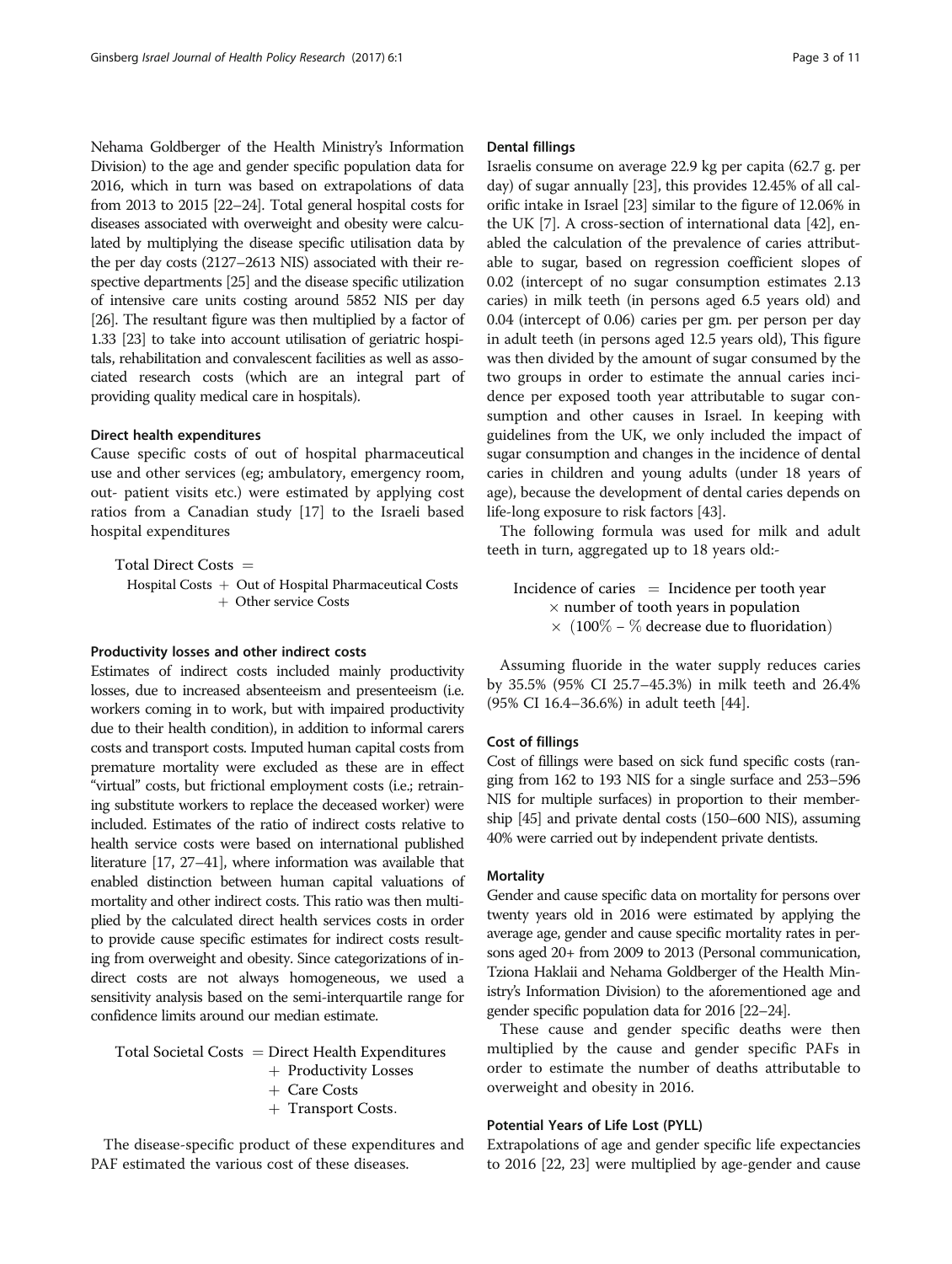specific mortality data in order to calculate the cause specific PYLL attributable to overweight and obesity.

#### Disability Adjusted Life Years (DALY)

Age- and gender-specific disability weights, used by the Ministry of Health, were applied to the life expectancies in 2016 [[22](#page-9-0), [23\]](#page-10-0) in order to calculate the age and gender specific Healthy Adjusted Life Expectancy (HALE), subject to a 3% per annum discount rate. These HALEs were subsequently multiplied by the age-gender and cause specific mortality data from 2010 to 2013 (Personal communication, Tziona Haklaii and Nehama Goldberger of the Health Ministry's Information Division) in order to calculate the cause specific DALY loss due to mortality.

## DALY loss due to morbidity

Due to lack of cause specific disability weights, we assumed that each days hospitalization resulted in a disability weight of 0.3 (varied using a sensitivity analysis between 0.2 and 0.4), which was then multiplied by the age-and gender specific hospitalization rates adjusted by the Ministry of Health's age- and gender-specific disability weights of health people in order to estimate the DALY losses due to morbidity.

#### Sugar reduction

Data from a recent UK modelling study [[8\]](#page-9-0) was used to estimate the effect on mortality, morbidity and costs of reducing calorific consumption of sugar from 12.45 to 10% in 5 years (a feasible short-term goal) or to 5% in fifteen years (a harder to attain long-term goal) by means of a multi-faceted National program.

#### Cost utility analysis

The basic formulae used for calculating the cost per averted DALY loss is:-

#### Cost per averted DALY loss

$$
= \frac{\text{Cost of intervention} - \text{Tax revenues} - \text{Savings in costs}}{\text{Averted DALY losses}}
$$

where:-

From the health services perspective:

Savings in  $costs = Reduction$  in direct treatment costs

From the Societal perspective:

Savings in  $costs = Reduction$  in (direct treatment  $+$  productivity losses  $+$  other indirect costs).

Averted DALY losses  $=$  Averted DALY losses due to morbidity and mortality decreases:

All costs are presented in new Israeli shekels (NIS) at 2016 price levels. (at an exchange rate of 3.86 NIS to US dollar). Israel has no official policy guidelines for defining whether or not a health intervention is costeffective. Affordability of interventions is a function of the amount of resources available in a country as proxied by its Gross Domestic Product (GDP) per capita. Therefore, WHO guidelines were used, which define an intervention as being very cost-effective [[46](#page-10-0)] if the cost per DALY averted is less than the GDP per capita of 136,907 NIS (\$35,427) in Israel [\[22](#page-9-0)–[24](#page-10-0), [47\]](#page-10-0).

Estimated sugar tax revenues were based on recent UK estimates of 520,000,000 lb sterling per annum from just taxing soft drinks [\[48\]](#page-10-0) adjusted for differences in population size and GNP per capita.

## Results

Table 1 shows the high estimated prevalence of overweight and obesity in 2016 for both genders aged 20–64 and the even higher prevalence in the over 65 s, especially amongst non-Jewish females. There are around 2,056,000 overweight and 1,719,000 obese adults in Israel.

Disease specific relative risks for overweight and obesity are especially elevated for type II diabetes (both genders), pulmonary embolisms (both genders), osteoarthritis (males) and coronary arterial disease (females) (Table [2](#page-4-0)).

Estimated direct costs of comorbidities related to overweight and obesity in Israelis aged over 20 years old were around 4763 million NIS of which hospital care accounted for 44.8% and pharmaceutical consumption outside of hospitalization 24.2% ([Appendix 1\)](#page-8-0).

Since the PAF for Type II Diabetes exceeded 100%, we constrained its PAF to be an arbitrary 90%. Around 6402 people (95% CI 3296–8760) died in 2016 (Table [3\)](#page-4-0) as a result of conditions associated with them being overweight (2315 deaths: 95% CI 695–3535) or obese (4086 deaths: 95% CI: 2600– 5225). The leading causes of death were Coronary Artery Disease which accounted for 2207 (95% CI: 1763–2649) fatalities (34.5% of all attributable deaths),

Table 1 Overweight and obesity prevalence by gender, religion and age (2016)

|                    | Overweight | Ohese |
|--------------------|------------|-------|
| $20 - 64$          |            |       |
| Jewish males       | 32.7%      | 21.9% |
| Jewish females     | 23.2%      | 19.5% |
| Non-Jewish males   | 32.5%      | 24.1% |
| Non-Jewish females | 27.3%      | 29.6% |
| 65+                |            |       |
| Jewish males       | 43.5%      | 31.2% |
| Jewish females     | 30.8%      | 27.8% |
| Non-Jewish males   | 43.2%      | 34.3% |
| Non-Jewish females | 36.2%      | 42.2% |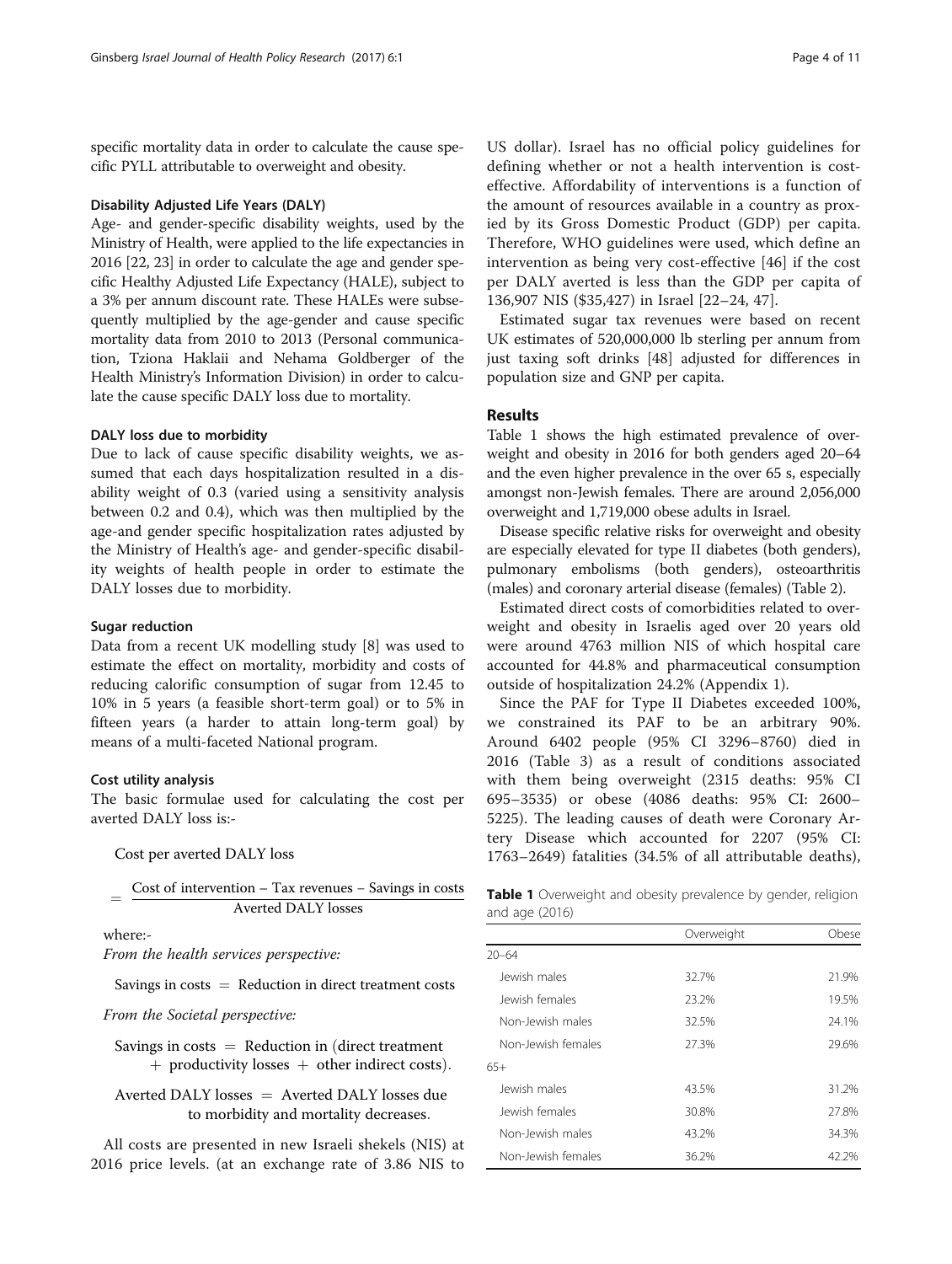|                           | Overweight |        | Obese |        | Ref.     |
|---------------------------|------------|--------|-------|--------|----------|
|                           | Male       | Female | Male  | Female |          |
| Asthma                    | 1.20       | 1.25   | 1.43  | 1.78   | $[14]$   |
| Breast cancer             | 1.00       | 1.08   | 1.00  | 1.13   | [14]     |
| Congestive heart failure  | 1.31       | 1.27   | 1.79  | 1.78   | [14]     |
| Colorectal cancer         | 1.51       | 1.45   | 1.95  | 1.66   | [14]     |
| Coronary artery disease   | 1.29       | 1.80   | 1.72  | 3.10   | $[14]$   |
| Diabetes type II          | 2.20       | 3.60   | 6.05  | 11.15  | [14, 15] |
| Endometrial cancer        | na         | 1.53   | na    | 3.22   | [14]     |
| Gallbladder disease       | 1.09       | 1.44   | 1.43  | 2.32   | [14]     |
| Gout                      | 2.02       | 1.79   | 3.70  | 2.95   | [20]     |
| Hypertension              | 1.28       | 1.65   | 1.84  | 2.42   | [14]     |
| Kidney cancer             | 1.40       | 1.82   | 1.82  | 2.64   | $[14]$   |
| Non-alcoholic fatty liver | 1.30       | 1.52   | 4.09  | 4.78   | [19]     |
| Esophageal cancer         | 1.13       | 1.15   | 1.21  | 1.20   | [14]     |
| Osteoarthritis            | 2.76       | 1.80   | 4.20  | 1.96   | [14]     |
| Ovarian cancer            | na         | 1.18   | na    | 1.28   | [14]     |
| Pancreatic cancer         | 1.28       | 1.24   | 2.29  | 1.60   | [14]     |
| Prostate cancer           | 1.14       | 1.00   | 1.05  | 1.00   | [14]     |
| Pulmonary embolism        | 1.91       | 1.91   | 3.51  | 3.51   | $[14]$   |
| Stroke                    | 1.23       | 1.15   | 1.51  | 1.49   | [14]     |

<span id="page-4-0"></span>Table 2 Disease-specific relative risks for overweight and obese persons by gender

Each fatality lost an average of 12.4 years (PYLL) or 7.1 (discounted) years of HALE, with an average associated disability weight (DW) of 0.43, which reflects the high percentage of deaths in the 75–84 (25%) and 85+ age groups (41%) when functional deterioration has set in even amongst healthy persons.

Around 268,206 (95% CI: 135,362–354,252) hospital days were attributable to Overweight (98,545) and Obesity (169,464), accounting for 16.1% (95% CI: 4.5–23.7%) and 27.6% (95% CI: 17.5–34.0%) respectively of the 612,844 hospital days associated with related diagnoses ([Appendix 2\)](#page-8-0).

Coronary Artery Disease (21.5%) Type II diabetes (21.1%), and Hypertension (20.4%) account for over three-fifths of the 2185 (95% CI: 878–2667) million NIS direct costs (Table [4\)](#page-5-0) related to overweight (802 million NIS : 95% CI 51–1122 million NIS) and obesity (1383 million NIS : 95% CI 827–1545 million NIS).

The ratio of indirect to health service costs from the literature had a median value of 72.2% (semiinterquartile range 44.7–130.0%), giving an estimate of 1578 (95% CI: 977–2841) million NIS for the indirect costs. Therefore, the total costs to society attributable to overweight (1381: 95% CI 74–2581 million

**Table 3** Deaths attributable to overweight or obesity in adults over 20 years old by diagnosis (2016)

|                           | Deaths         | Attributable to obesity or overweight | (9/6) | Attributable to overweight | Attributable to obesity |
|---------------------------|----------------|---------------------------------------|-------|----------------------------|-------------------------|
| Coronary artery disease   | 4949           | 2207                                  | 34.5% | 796                        | 1410                    |
| Diabetes type II          | 941            | 847                                   | 13.2% | 315                        | 532                     |
| Congestive heart failure  | 2279           | 822                                   | 12.8% | 276                        | 546                     |
| Stroke                    | 2742           | 671                                   | 10.5% | 224                        | 446                     |
| Colorectal cancer         | 1456           | 609                                   | 9.5%  | 262                        | 347                     |
| Hypertension              | 846            | 399                                   | 6.2%  | 142                        | 257                     |
| Pancreatic cancer         | 938            | 344                                   | 5.4%  | 99                         | 245                     |
| Pulmonary embolism        | 144            | 111                                   | 1.7%  | 41                         | 70                      |
| Kidney cancer             | 232            | 110                                   | 1.7%  | 44                         | 66                      |
| Breast cancer             | 1111           | 78                                    | 1.2%  | 31                         | 48                      |
| Endometrial cancer        | 92             | 55                                    | 0.9%  | 15                         | 40                      |
| Ovarian cancer            | 292            | 43                                    | 0.7%  | 18                         | 26                      |
| Prostate cancer           | 394            | 35                                    | 0.5%  | 27                         | 8                       |
| Asthma                    | 116            | 32                                    | 0.5%  | 10                         | 22                      |
| Esophageal cancer         | 143            | 18                                    | 0.3%  | 8                          | 10                      |
| Gallbladder disease       | 30             | 10                                    | 0.2%  | 3                          | 7                       |
| Non-alcoholic fatty liver | 16             | 6                                     | 0.1%  | $\overline{2}$             | $\overline{4}$          |
| Gout                      | $\overline{4}$ | $\overline{2}$                        | 0.03% | 1                          |                         |
| Osteoarthritis            | 3              | $\overline{2}$                        | 0.03% | $\mathbf{1}$               |                         |
| Total                     | 16,729         | 6402                                  | 100%  | 2315                       | 4086                    |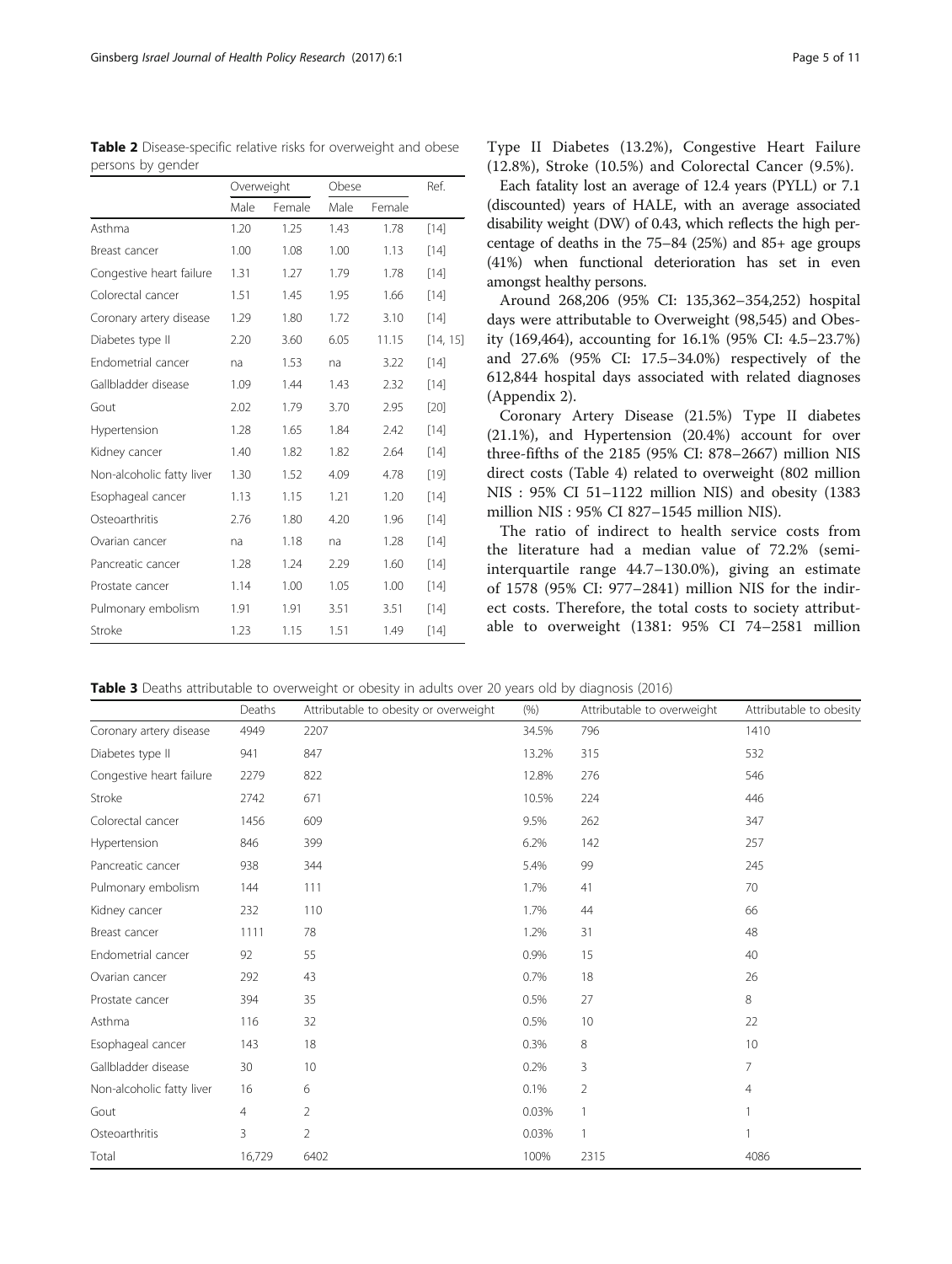|                           | PAF overweight | PAF obesity | Total cost    | Attributable to overweight<br>& obesity |        |
|---------------------------|----------------|-------------|---------------|-----------------------------------------|--------|
| Coronary artery disease   | 16.1%          | 28.5%       | 1,055,915,767 | 470,784,150                             | 21.5%  |
| Diabetes type II          | 33.5%          | 56.5%       | 511,313,763   | 460,182,387                             | 21.1%  |
| Hypertension              | 16.8%          | 30.4%       | 943,186,656   | 445,157,136                             | 20.4%  |
| Congestive heart failure  | 12.1%          | 24.0%       | 462,954,791   | 166,984,682                             | 7.6%   |
| Osteoarthritis            | 31.1%          | 35.8%       | 247,895,278   | 165,852,084                             | 7.6%   |
| Stroke                    | 8.2%           | 16.3%       | 490,337,015   | 119,962,933                             | 5.5%   |
| Colorectal cancer         | 18.0%          | 23.8%       | 220,788,825   | 92,322,002                              | 4.2%   |
| Pulmonary embolism        | 28.2%          | 48.6%       | 93,633,779    | 71,915,718                              | 3.3%   |
| Asthma                    | 8.4%           | 19.1%       | 260,546,602   | 71,698,574                              | 3.3%   |
| Gallbladder disease       | 9.4%           | 23.7%       | 115,622,301   | 38,181,949                              | 1.7%   |
| Kidney cancer             | 19.1%          | 28.5%       | 46,068,752    | 21,944,698                              | 1.0%   |
| Pancreatic cancer         | 10.6%          | 26.1%       | 52,536,885    | 19,257,766                              | 0.9%   |
| Endometrial cancer        | 16.3%          | 44.2%       | 28,576,252    | 17,298,101                              | 0.8%   |
| Breast cancer             | 2.8%           | 4.3%        | 124,719,472   | 8,786,692                               | 0.4%   |
| Prostate cancer           | 6.9%           | 2.0%        | 49,259,925    | 4,358,259                               | 0.2%   |
| Ovarian cancer            | 6.0%           | 8.8%        | 28,750,951    | 4,263,974                               | 0.2%   |
| Esophageal cancer         | 5.7%           | 7.0%        | 23,724,293    | 3,015,682                               | 0.1%   |
| Non-alcoholic fatty liver | 14.6%          | 22.4%       | 4,413,971     | 1,633,711                               | 0.1%   |
| Gout                      | 31.4%          | 16.1%       | 3,409,277     | 1,618,618                               | 0.1%   |
| Total                     |                |             | 6,512,219,714 | 2,185,219,115                           | 100.0% |

<span id="page-5-0"></span>Table 4 PAF and direct costs (NIS) attributable to overweight and obesity by diagnoses - Israeli adults (2016)

NIS) and obesity (2382: 95% CI 1197–3554 million NIS), amount to around 3763 (95% CI: 3163–5027) million NIS annually.

The estimate of caries prevalence per person attributable to sugar consumption was 1.25 (in children aged 6.5 years) and 2.51 (in children aged 12.5 years). This translates into an annual per capita caries incidence attributable to sugar of 0.21 for milk teeth and 0.39 for adult teeth respectively ([Appendix 3](#page-9-0)). There is an estimated need for 1.67 million fillings annually in persons under 18 years old, costing around 374 million NIS (at an average cost of 224 NIS per filling). Sugar consumption was estimated to account for around 70.6% of all caries (and hence potential fillings) in this age group, at a cost of around 264 million NIS annually in Israel.

Hence, the direct and societal costs attributable to obesity, overweight and sugar consumption are 2449 million and 4027 million NIS respectively (both costs including 264 million caries costs attributable to sugar consumption), representing 0.21 and 0.35% of GDP respectively.

#### **Discussion**

In contrast to deaths which are clearly attributable to a given causality (such as motor vehicle collisions,

suicides, falls, fires, drowning etc..), deaths due to pollution and to personal behaviours, such as smoking, sedentariness and nutritional habits are harder to identify. Despite this difficulty, obesity and overweight have been implicated as risk factors for many causes of death [[17,](#page-9-0) [49](#page-10-0), [50](#page-10-0)].

The estimate of 6402 deaths annually attributable to overweight and obesity (around 15% of all deaths) is over 17 times the magnitude of suicides, 18 times that of road accident fatalities and around 50 times that of homicides in Israel [[23\]](#page-10-0). The direct cost of treating morbidity from overweight and obesity, is around 2.18 billion NIS, equivalent to 0.19% (95% CI: 0.08–0.23%) of Israel's GDP [[23, 24](#page-10-0)] or 2.5% (95% CI: 1.0–3.9%) of all health expenditures. This represents an average annual cost of 391 NIS and 802 NIS respectively, for each obese or overweight Israeli aged 20 and over.

The total costs to society of treating morbidity from obesity and overweight, is around 3.8 billion NIS, equivalent to 0.32% (95% CI: 0.27–0.43%) of GDP. [[17, 18\]](#page-9-0), an average annual expenditure of 674 NIS and 1381 NIS respectively for each obese or overweight Israeli aged 20 and over. Due to the high burden of disease, introduction of programs to reduce sugar consumption are desirable.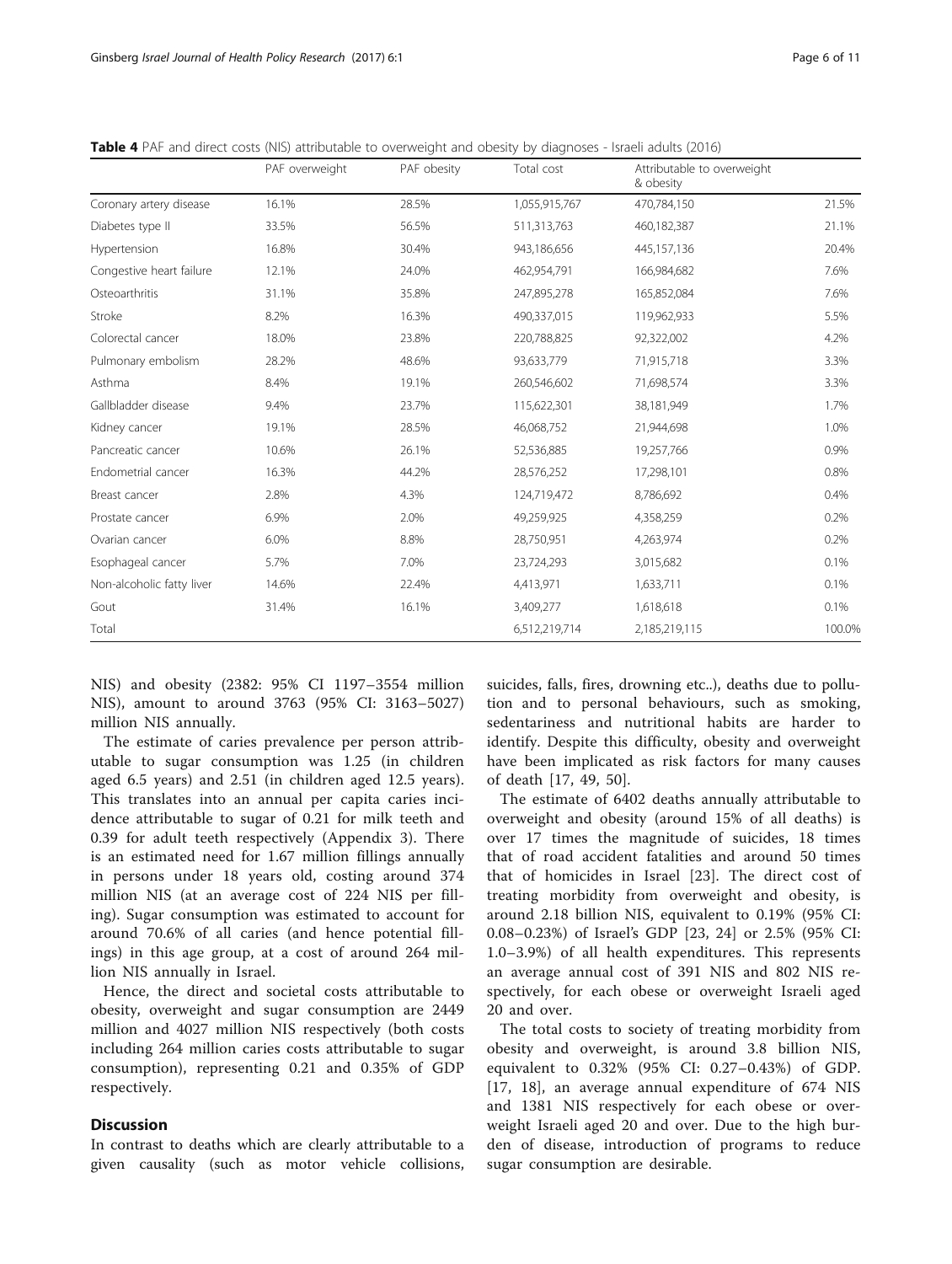### Impact of reducing sugar consumption

An as yet undefined, national program of reducing energy from sugar consumption from its current level of 12.45 to 10% will reduce damage from sugar related obesity (and overweight) by 3.7% over a five year time horizon [\[7\]](#page-9-0) and reduce caries by 16.1%. This will annually, on average, prevent 237 (95% CI: 112–325) deaths, 9917 days hospitalization and around 180,000 fillings (Table 5). This will result in annual savings of direct treatment costs of around 121 million NIS (including 40 million NIS from caries reduction) and total societal costs of 180 million (95% CI: 118–294 million) NIS or 0.02% (95% CI: 0.01–0.03%) of GDP (Table 5).

If a more ambitious target of reducing consumption to 5% is achieved over a 15 year period, sugar related obesity (and overweight) will decrease by 7.7% [\[7](#page-9-0)] and caries by 49.1%. This means that annually an average of 494 (95% CI: 254–677) deaths, 20,699 days hospitalization and 336,000 fillings will be prevented, resulting in savings of around 244 million NIS in direct costs (including 75 million NIS in caries reduction) and societal costs of 366 million (95% CI: 239–605 million) or 0.03% (95% CI: 0.02–0.05%) of GDP.

## Cost utility analysis of reducing sugar consumption

Assuming the imposition of an intervention program will succeed in reducing energy consumption from sugar to 10% over 5 years, there will be a saving of 1184 lives and 14,703 PYLL, giving a total of 8425 averted discounted DALYS. Since 99.7% of these DALYS are due to mortality gains, varying the disability weight of hospitalization between 0.2 and 0.4 will have an insignificant effect on the results.

Imposing a tax on sugar products could be part of the multifaceted approach to reducing sugar consumption. Taxing soft drinks could annually generate around 280 million NIS of income (based on adjusted UK estimates). In the UK such revenues are earmarked to improve primary school sports facilities. In Israel, around 24 million NIS of the revenues annually could be earmarked to add 100 full time equivalent dietician posts (including office facilities) to help implement other parts of the multifaceted program to reduce sugar consumption. Over 5 years this hypothetical intervention will for an intervention cost of around 120 million NIS, generate 1400 million in tax revenues, save 606 million NIS in direct treatment

**Table 5** Average annual mortality, morbidity decreases and cost savings (NIS) by sugar consumption goals

|                                     |             | Lower 95% limit | Upper 95% limit |
|-------------------------------------|-------------|-----------------|-----------------|
| 10% of energy from sugar in 5 years |             |                 |                 |
| Averted:-                           |             |                 |                 |
| Deaths                              | 237         | 122             | 325             |
| General hospital days               | 9917        | 4993            | 13,068          |
| Caries                              | 179,625     | 153,843         | 205,050         |
| Savings (NIS):-                     |             |                 |                 |
| Fewer fillings                      | 40,276,302  | 34,495,259      | 45,977,166      |
| Overweight & obesity treatment      | 80,854,527  | 47,172,679      | 143,248,124     |
| Total direct costs (NIS):           | 121,130,829 | 81,667,937      | 189,225,290     |
| Indirect costs                      | 58,375,715  | 36,166,004      | 105,129,999     |
| Total societal costs (NIS)          | 179,506,544 | 117,833,941     | 294,355,290     |
| % of per capita GDP                 | 0.02%       | 0.01%           | 0.03%           |
| 5% of energy from sugar in 15 years |             |                 |                 |
| Averted:-                           |             |                 |                 |
| Deaths                              | 494         | 254             | 677             |
| General hospital days               | 20,699      | 10,423          | 27,277          |
| Caries                              | 336,484     | 288,187         | 384,111         |
| Savings (NIS):-                     |             |                 |                 |
| Fewer fillings                      | 75,447,779  | 64,618,411      | 86,126,949      |
| Overweight & obesity treatment      | 168,767,366 | 98,463,364      | 299,001,300     |
| Total direct costs (NIS):           | 244,215,145 | 163,081,775     | 385,128,250     |
| Indirect costs                      | 121,847,423 | 75,489,171      | 219,437,473     |
| Total Societal Costs (NIS)          | 366,062,568 | 238,570,946     | 604,565,723     |
| % of per capita GDP                 | 0.03%       | 0.02%           | 0.05%           |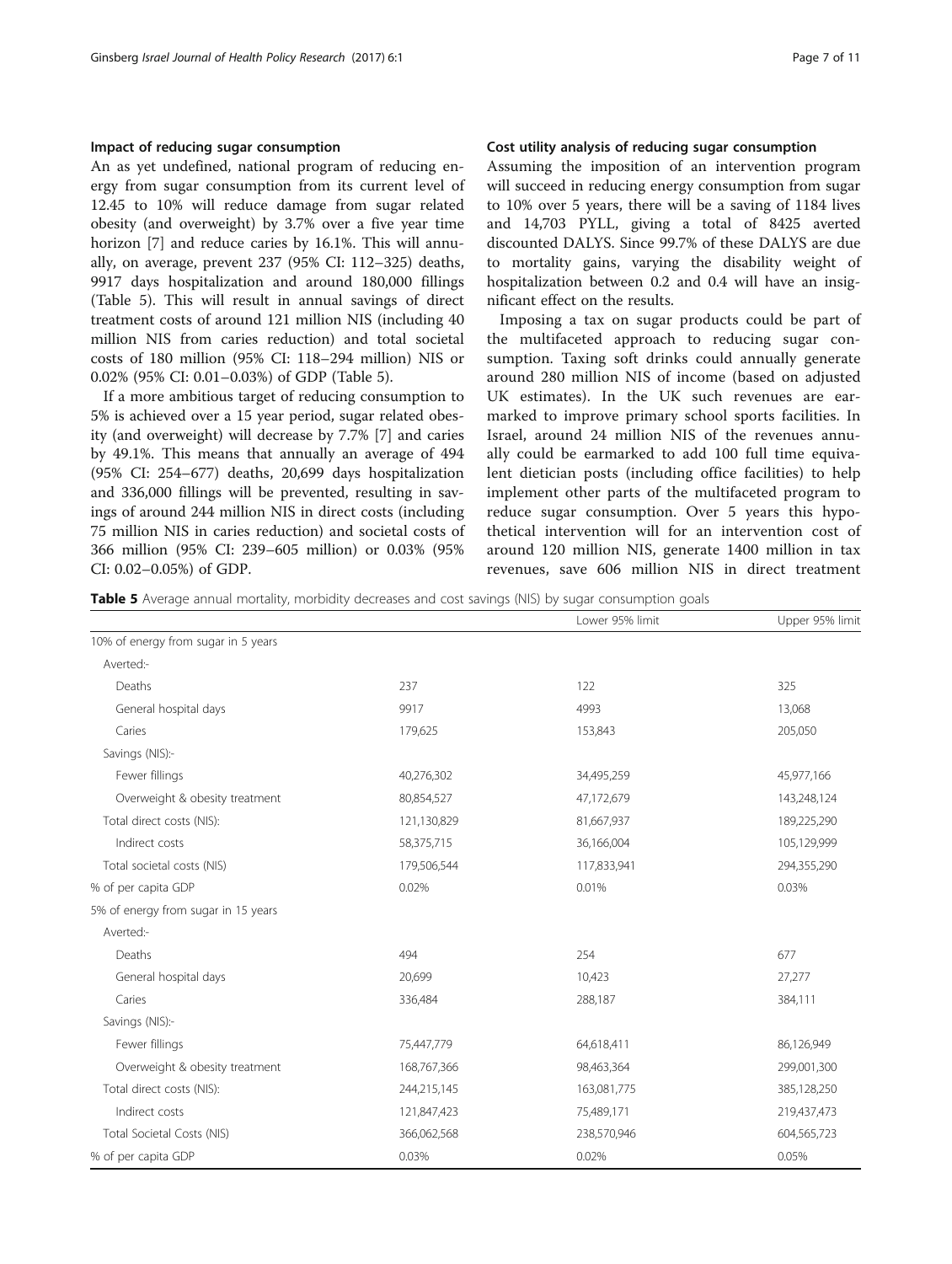costs and a further 292 million in indirect costs, resulting in a net (cost-) saving of 2178 million NIS.

However, the Health Minister is reluctant to impose a sugar tax, on the grounds that such a tax will raise consumer prices in a regressive fashion [[11\]](#page-9-0). In this scenario, the intervention will still be cost saving to the tune of 778 million NIS. While any future imposition of a sugar tax will impose only a small legislative cost, lessons should be learned from the recent experience in New York of the practical problems of imposing such a tax, especially in that it should be based on a per calorie as opposed to per volume formula [[50\]](#page-10-0).

These estimates, of damage from sugar consumption, should be regarded as preliminary as they can be improved upon if the following data ever becomes available:

- i) Israeli-based cause and age-specific relative risks, thus allowing calculation of PAF due to obesity and overweight in Israel.
- ii) Israeli based disease specific costs and utilization rates of geriatric hospitals, out of hospital pharmaceutical and other care costs (home helps, physiotherapy, ambulatory doctor visits etc.).
- iii) Israeli-based cause specific estimates of work productivity losses and other indirect costs.
- iv) Estimates of disability weights relating to morbidity in an out-of hospital setting. This would correct for the underestimation of DALYS averted (and subsequent overestimation of Costs per DALY averted) since only estimates for morbidity losses during the period of hospitalisation were included in the model.

Gains from reduced caries might also be overestimated to the extent that some people in Israel are already exposed to fluoride via toothpaste and their natural water supplies. On the other hand, estimates of the costs of treating caries and hence potential savings attributable to reductions in sugar consumption can be considered as being very conservative as they do not include any costs incurred by persons aged 18 years and over, who will almost certainly benefit from a reduction in sugar consumption [[51\]](#page-10-0).

Further underestimations of averted DALYS and averted treatment costs arose because the model was based solely on the relative risks of overweight and obese persons and was unable (because of lack of data) to take into account the impact of reductions in sugar consumption in persons of normal weight. For example, many new onset cases of type II diabetes occur in persons of normal anthropometric

proportions who would also benefit from reduction in sugar consumption [[52\]](#page-10-0).

All the estimates are subject to the important caveat that any achieved calorific reduction due to decreased sugar consumption is not compensated for by increased calorific intake of other (non-sugar) foods. But even in the event that a compensating rise in calorific consumption occurs (resulting possibly in an isocaloric situation), some health benefits are likely to still be generated as "not all calories are equal" since there is evidence that the quality of fat and carbohydrate can play a more important role than the quantity [[53\]](#page-10-0). The resultant diet that is lower in sugar (carbohydrates) is likely be healthier than the initial high in sugar diet, especially with respect to type II diabetes risk factors in young people [[54](#page-10-0)]. If full calorific compensation occurs, then the mortality and morbidity gains estimated in this paper will be around 74% lower [[55](#page-10-0)], resulting in there being a gain of 2190 DALYs and a net saving of only 113 million NIS in the scenario where no tax is imposed on sugar.

Reducing energy from sugar consumption from its current level of 12.45 to 10%, over a five year time horizon is considered to be a very reasonable and attainable short-term goal. Over these 5 years, this would save 2178 million NIS in costs (778 million NIS if no taxes are imposed) as well as 1184 lives. Achieving a reduction to 5% over a 15 year period would be a far harder goal to achieve, but the rewards in terms of decreased mortality, morbidity and expenditures would be greater.

It is highly likely that any package of interventions, with or without the imposition of taxes on sugar, will be cost-saving (i.e. supplying quality adjusted life years at no additional net cost), since costs savings from morbidity reductions (and possible tax revenues) will exceed the costs of the intervention. This will still be true if we view the results just from just the direct costs of health services perspective. Finally, it should be noted that other many other interventions available to reduce overweight and obesity are available, that have also been shown to be cost-saving or very cost effective [\[21](#page-9-0), [56\]](#page-10-0).

# Conclusions

Sugar consumption causes a huge monetary and mortality burden. Estimates of potential decreases in this burden justify the current prioritisation given by the health minister of creating and implementing a national program to reduce sugar consumption, which is likely to be cost-saving (ie: averted treatment costs will exceed intervention costs).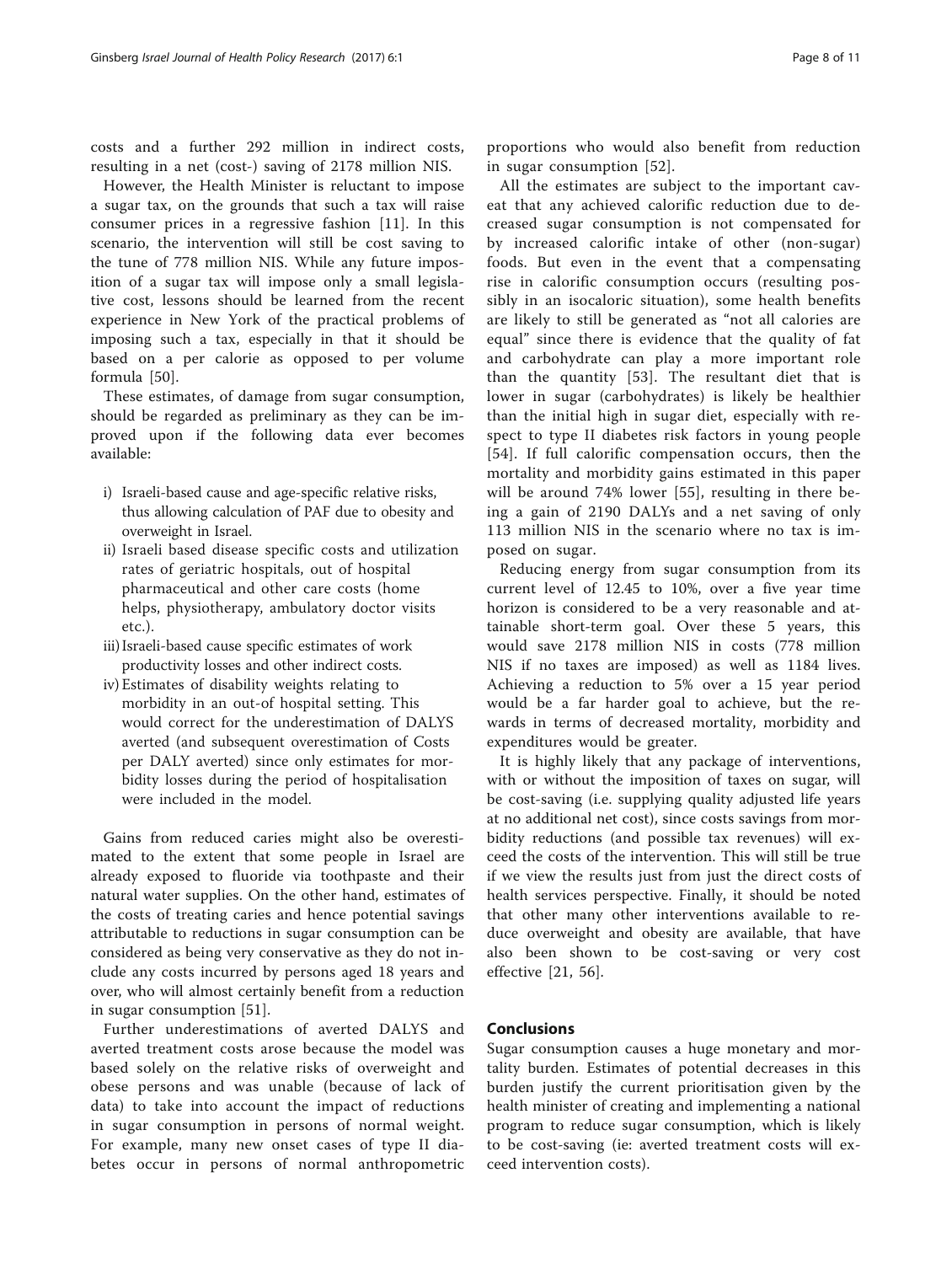# <span id="page-8-0"></span>Appendix 1

Table 6 Direct costs (NIS by type) of comorbidities related to overweight and obesity in Israeli adults (2016)

|                           | Hospital care | Other care    | Drugs excl hosp | Total cost    |        |
|---------------------------|---------------|---------------|-----------------|---------------|--------|
| Coronary artery disease   | 591,658,411   | 242,594,993   | 221,662,363     | 1,055,915,767 | 22.2%  |
| Hypertension              | 61,099,650    | 395,143,788   | 486,943,218     | 943,186,656   | 19.8%  |
| Diabetes type II          | 206,869,057   | 181,625,245   | 122,819,461     | 511,313,763   | 10.7%  |
| Stroke                    | 370,683,266   | 112,966,069   | 6,687,680       | 490,337,015   | 10.3%  |
| Congestive heart failure  | 296,083,592   | 105,115,078   | 61,756,121      | 462,954,791   | 9.7%   |
| Asthma                    | 41,796,206    | 109,329,885   | 109,420,510     | 260,546,602   | 5.5%   |
| Osteoarthritis            | 108,937,052   | 75,063,697    | 63,894,529      | 247,895,278   | 5.2%   |
| Colorectal cancer         | 144,207,495   | 64,220,043    | 12,361,287      | 220,788,825   | 4.6%   |
| Breast cancer             | 47,387,005    | 56,090,016    | 21,242,451      | 124,719,472   | 2.6%   |
| Gallbladder disease       | 77,257,439    | 30,853,722    | 7,511,140       | 115,622,301   | 2.4%   |
| Pulmonary embolism        | 52,141,557    | 23,642,864    | 17,849,358      | 93,633,779    | 2.0%   |
| Pancreatic cancer         | 35,098,638    | 14,772,528    | 2,665,719       | 52,536,885    | 1.1%   |
| Prostate cancer           | 22,111,658    | 21,229,074    | 5,919,193       | 49,259,925    | 1.0%   |
| Kidney cancer             | 26,858,616    | 15,474,832    | 3,735,304       | 46,068,752    | 1.0%   |
| Ovarian cancer            | 19,039,091    | 8,197,386     | 1,514,473       | 28,750,951    | 0.6%   |
| Endometrial cancer        | 14,533,230    | 10,957,594    | 3,085,428       | 28,576,252    | 0.6%   |
| Oesophageal cancer        | 16,018,731    | 6,573,203     | 1,132,359       | 23,724,293    | 0.5%   |
| Non-alcoholic fatty liver | 2,054,218     | 1,341,950     | 1,017,803       | 4,413,971     | 0.1%   |
| Gout                      | 1,586,644     | 1,036,499     | 786,134         | 3,409,277     | 0.1%   |
| Total                     | 2,135,421,555 | 1,476,228,468 | 1,152,004,532   | 4,763,654,555 | 100.0% |

# Appendix 2

Table 7 Hospital days attributable to overweight and obesity in Israeli adults (2016)

|                           | Days    | Overweight | Obesity | Normal or underweight |
|---------------------------|---------|------------|---------|-----------------------|
| Coronary artery disease   | 169,800 | 27,316     | 48,390  | 94,094                |
| Diabetes type II          | 59,369  | 19,962     | 33,470  | 5937                  |
| Congestive heart failure  | 84,973  | 10,285     | 20,364  | 54,324                |
| Stroke                    | 106,382 | 8707       | 17,320  | 80,355                |
| Osteoarthritis            | 31,264  | 9733       | 11,183  | 10,347                |
| Colorectal cancer         | 41,386  | 7451       | 9855    | 24,081                |
| Pulmonary embolism        | 14,964  | 4215       | 7278    | 3471                  |
| Hypertension              | 17,535  | 2942       | 5334    | 9259                  |
| Gallbladder disease       | 22,172  | 2075       | 5247    | 14,850                |
| Pancreatic cancer         | 10,073  | 1063       | 2629    | 6381                  |
| Kidney cancer             | 7708    | 1474       | 2198    | 4036                  |
| Asthma                    | 11,995  | 1008       | 2293    | 8694                  |
| Endometrial cancer        | 4171    | 680        | 1844    | 1646                  |
| Breast cancer             | 13,600  | 375        | 583     | 12,641                |
| Ovarian cancer            | 5464    | 329        | 482     | 4654                  |
| Esophogal cancer          | 4597    | 263        | 321     | 4013                  |
| Prostate cancer           | 6346    | 436        | 125     | 5784                  |
| Non-alcoholic fatty liver | 590     | 86         | 327     | 177                   |
| Gout                      | 455     | 143        | 221     | 91                    |
| Total                     | 612,844 | 98,545     | 169,464 | 344,835               |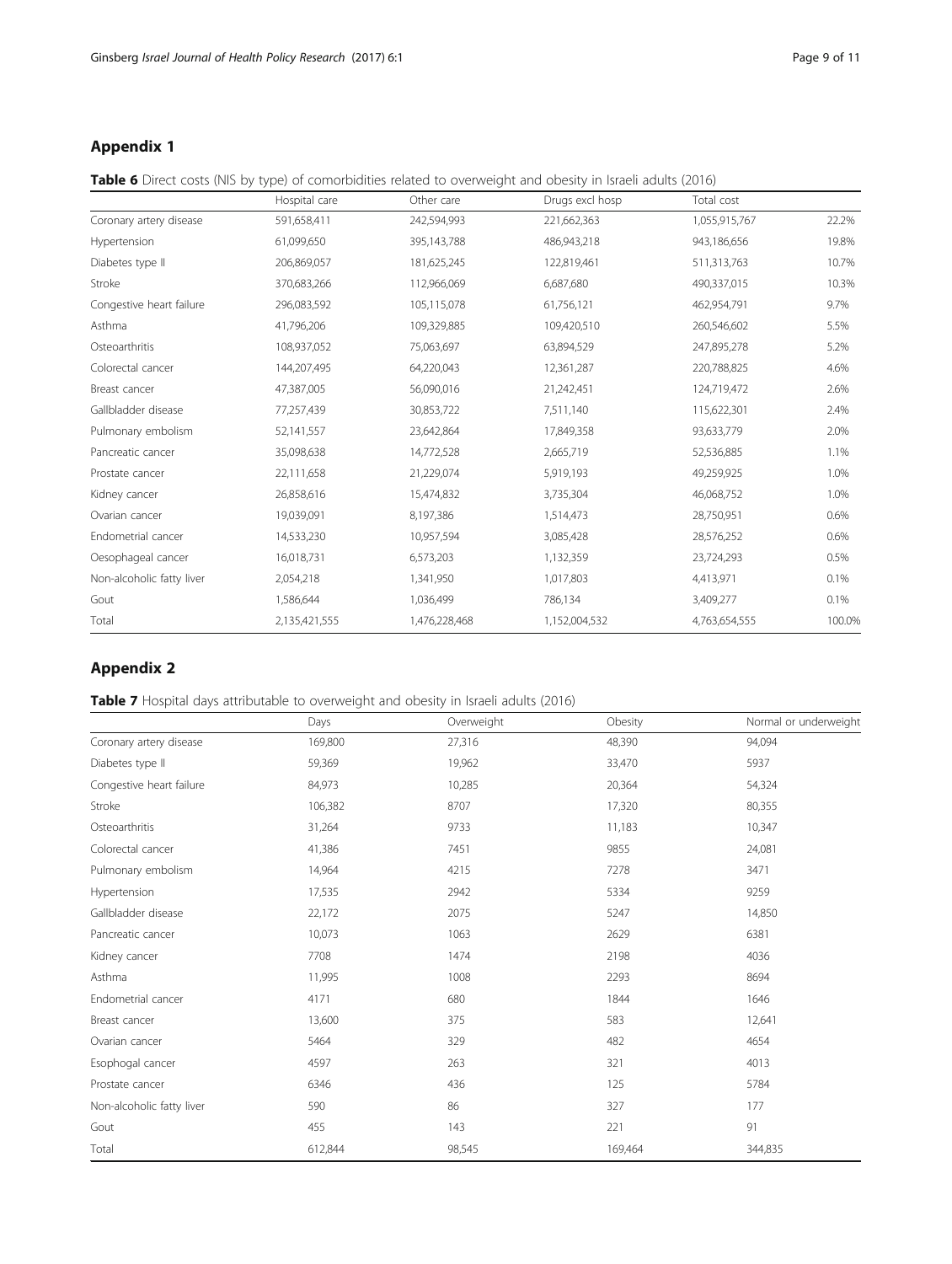## <span id="page-9-0"></span>Appendix 3

Table 8 Relationship between caries incidence attributable to sugar consumption in Israel

|                                                 | Milk teeth | Adult teeth |
|-------------------------------------------------|------------|-------------|
| Age of child (years) <sup>a</sup>               | 6.5        | 12.5        |
| Caries with zero sugar (intercept) <sup>a</sup> | 2.13       | 0.06        |
| Caries per gm per person day <sup>a</sup>       | 0.02       | 0.04        |
| Caries prevalence from sugarb                   | 1.25       | 2.51        |
| % of caries from sugar                          | 37%        | 98%         |
| Tooth years of exposure                         | 94         | 72          |
| Sugar consumption ( $Kgm$ ) <sup>c</sup>        | 137        | 149         |
| Caries per Kgm sugar consumption                | 0.009      | 0.017       |
| Annual caries incidence per persond             | 0.21       | 0.39        |

Notes:

a<br>based on regressions from international cross-sectional study [\[36](#page-10-0)]<br>based on Israeli consumption of 62.7 g/day based on Israeli consumption of 62.7 g/day

from 6 months to 6.5 years for milk teeth and 6.0 years to 12.5 years for adult teeth

<sup>d</sup>attributable to sugar

#### Abbreviations

BMI: Body Mass Index; DALY: Disability adjusted life year; GDP: Gross Domestic Product; HALE: Healthy Adjusted Life Expectancy; NIS: New Israeli shekel; PAF: Population attributable fraction; PYLL: Potential Years of Life Lost; RR: Relative risk; UK: United Kingdom of Great Britain and Northern Ireland; WHO: World Health Organization

#### Acknowledgements

Tziona Haklai and Dr. Nehama Goldberger of the Health Ministry's Information Division for supplying the raw mortality and hospitalization data. Dr Tami Shohat of the Israel Center for Disease Control for BMI survey data. Dr. David Yalon and Dr. Ziah Awad of the Dental Division of the Ministry of Health for dental survey and cost data.

#### Funding

"Not applicable". The author is a salaried staff member of the Ministry of Health.

#### Availability of data and material

The data from the spreadsheets analyzed during the current study are available from the corresponding author on reasonable request.

#### Authors' contributions

Dr Ginsberg designed the study, collected the data, built the mode, carried out the data analysis, wrote the initial and wrote, read and approved the final manuscript.

#### Competing interests

The sole author is a salaried staff member of the Ministry of Health and there are no competing interests to declare. All persons who supplied data are also directly or indirectly salaried staff funded by the Ministry of Health.

#### Consent for publication

Not Applicable.

#### Ethics approval and consent to participate

As the study is based on published literature and a built spreadsheet, no human subjects were involved – hence there is no need to provide ethics approval and consent to participate.

#### Received: 18 August 2016 Accepted: 19 December 2016 Published online: 10 January 2017

#### References

- 1. Obesity Key facts WHO factsheet. [http://www.who.int/mediacentre/](http://www.who.int/mediacentre/factsheets/fs311/en/) [factsheets/fs311/en/](http://www.who.int/mediacentre/factsheets/fs311/en/). Accessed 29 Dec 2016.
- 2. World Health Organization. Obesity: preventing and managing the global epidemic, Technical Report Series No. 894. Geneva: WHO; 2000.
- 3. Ginsberg G, Rosen B, Rosenberg E. Cost-utility analysis cost-utility analyses of interventions to increase exercise in Israeli adults. RR-565-11, Brookdale-Smokler Center for Health Policy Research. [http://brookdale.jdc.org.il/](http://brookdale.jdc.org.il/Uploads/PublicationsFiles/RR-565-11-Physical-Exercise-English-report.pdf) [Uploads/PublicationsFiles/RR-565-11-Physical-Exercise-English-report.pdf.](http://brookdale.jdc.org.il/Uploads/PublicationsFiles/RR-565-11-Physical-Exercise-English-report.pdf) Accessed 29 Dec 2016.
- 4. Traversey G, Chaput J-P. Alcohol consumption and obesity: an update. Curr Obes Rep. 2015;4(1):122–30. doi[:10.1007/s13679-014-0129-4.](http://dx.doi.org/10.1007/s13679-014-0129-4) Published online 2015 Jan 8.
- 5. Patel SR, Hayes AL, Blackwell T, the Osteoporotic Fractures in Men (MrOS) and the Study of Osteoporotic Fractures (SOF) Research Groups, et al. The association between sleep patterns and obesity in older adults. Int J Obes (Lond). 2014;38:1159–64. doi[:10.1038/ijo.2014.13](http://dx.doi.org/10.1038/ijo.2014.13). Published online 2014 Jan 24.
- 6. The Scientific Advisory Committee on Nutrition. Carbohydrates and health. 2015. Online. Available from: [https://www.gov.uk/government/groups/](https://www.gov.uk/government/groups/scientific-advisory-committee-on-nutrition) [scientific-advisory-committee-on-nutrition.](https://www.gov.uk/government/groups/scientific-advisory-committee-on-nutrition) Accessed 29 Dec 2016.
- 7. Tedstone A, Targett V, Allen R, staff at PHE. Public Health England, London. Sugar reduction: the evidence for action. 2015.
- 8. Department of Health. Dietary sugars and human disease. Report on the panel on dietary sugars. London: HMSO; 1989. p. 37.
- 9. Escobar MAC, Veerman JL, Tollman SM, Bertram MY, Hofman KJ. Evidence that a tax on sugar sweetened beverages reduces the obesity rate: a metaanalysis. BMC Public Health. 2013;13:1072. [http://www.biomedcentral.com/](http://www.biomedcentral.com/1471-2458/13/1072) [1471-2458/13/1072](http://www.biomedcentral.com/1471-2458/13/1072). Accessed 29 Dec 2016.
- 10. Nitzan-Kaluski D, Berry EM. Prevalence of obesity in Israel. Obes Rev. 2005;6:115–6.
- 11. Dovrat-Meseritz A. New Israeli health-labeling rules less strict than food makers feared. Haaretz (Newspaper). 2016. [http://www.haaretz.com/israel](http://www.haaretz.com/israel-news/business/1.754454)[news/business/1.754454.](http://www.haaretz.com/israel-news/business/1.754454) Accessed 29 Dec 2016.
- 12. Israel National Health Interview Survey INHIS-1, 2003–2004. Selected findings. Israel: Center for Disease Control, Ministry of Health; 2006. [http://](http://www.health.gov.il/publicationsfiles/inhis_1.pdf) [www.health.gov.il/publicationsfiles/inhis\\_1.pdf](http://www.health.gov.il/publicationsfiles/inhis_1.pdf). Accessed 29 Dec 2016.
- 13. Israel National Health Interview Survey INHIS-2, 2007–2010. Selected findings. Israel: Center for Disease Control, Ministry of Health; 2012. [http://](http://www.health.gov.il/publicationsfiles/inhis_2.pdf) [www.health.gov.il/publicationsfiles/inhis\\_2.pdf](http://www.health.gov.il/publicationsfiles/inhis_2.pdf). Accessed Dec 29 2016.
- 14. Israel National Health Interview Survey INHIS-3, 2013–2015. Selected findings. Israel: Center for Disease Control, Ministry of Health; 2016. [http://www.health.](http://www.health.gov.il/publicationsfiles/inhis_3main_findings.pdf) [gov.il/publicationsfiles/inhis\\_3main\\_findings.pdf.](http://www.health.gov.il/publicationsfiles/inhis_3main_findings.pdf) Accessed 29 Dec 2016
- 15. First National Health and Nutrition Survey, 1999–2001. Section A, General findings. Israel: Center for Disease Control, Ministry of Health; 2003. p. 225. Publication.
- 16. National Health and Nutrition Survey of the over 65s, 2005–2006. Section A, General findings. Israel: Center for Disease Control, Ministry of Health; 2010. p. 327. Publication.
- 17. Anis AH, Zhang W, Bansback N, Guh DP, Amarsi Z, Birmingham CL. Obesity and overweight in Canada: an updated cost-of-illness study. Obes Rev. 2010;11:31–40. Epub 2009 Apr 21.
- 18. Bell JA, Kivimaki M, Hamer M. Metabolically healthy obesity and risk of incident type 2 diabetes: a meta-analysis of prospective cohort studies. Obes Rev. 2014;15:504–15. doi[:10.1111/obr.12157](http://dx.doi.org/10.1111/obr.12157).
- 19. Li L, Liu DW, Yan HY, Wang ZY, Zhao SH, Wang B. Obesity is an independent risk factor for non-alcoholic fatty liver disease: evidence from a meta-analysis of 21 cohort studies. Obes Rev. 2016;17l:510–9. doi[:10.1111/](http://dx.doi.org/10.1111/obr.12407) [obr.12407.](http://dx.doi.org/10.1111/obr.12407) Epub 2016 Mar 28.
- 20. Aune D, Norat T, Vatten LJ. Body Mass Index and the Risk of Gout: a systematic review and dose-response meta-analysis of prospective studies. Eur J Nutr. 2014;53:1591–601. doi[:10.1007/s00394-014-0766-0.](http://dx.doi.org/10.1007/s00394-014-0766-0) Epub 2014 Sep 11.
- 21. Ginsberg G, Rosenberg E. Economic effects of interventions to reduce obesity in Israel. Israel J Health Policy Res. 2012;1:17. doi[:10.1186/2045-](http://dx.doi.org/10.1186/2045-4015-1-17) [4015-1-17.](http://dx.doi.org/10.1186/2045-4015-1-17)
- 22. Central Bureau of Statistics. Statistical Abstract of Israel 2014 No 65. Jerusalem. 2014. [http://www.cbs.gov.il/reader/shnaton/shnatone\\_new.](http://www.cbs.gov.il/reader/shnaton/shnatone_new.htm?CYear=2014&Vol=65&CSubject=30) [htm?CYear=2014&Vol=65&CSubject=30](http://www.cbs.gov.il/reader/shnaton/shnatone_new.htm?CYear=2014&Vol=65&CSubject=30). Accessed 29 Dec 2016.